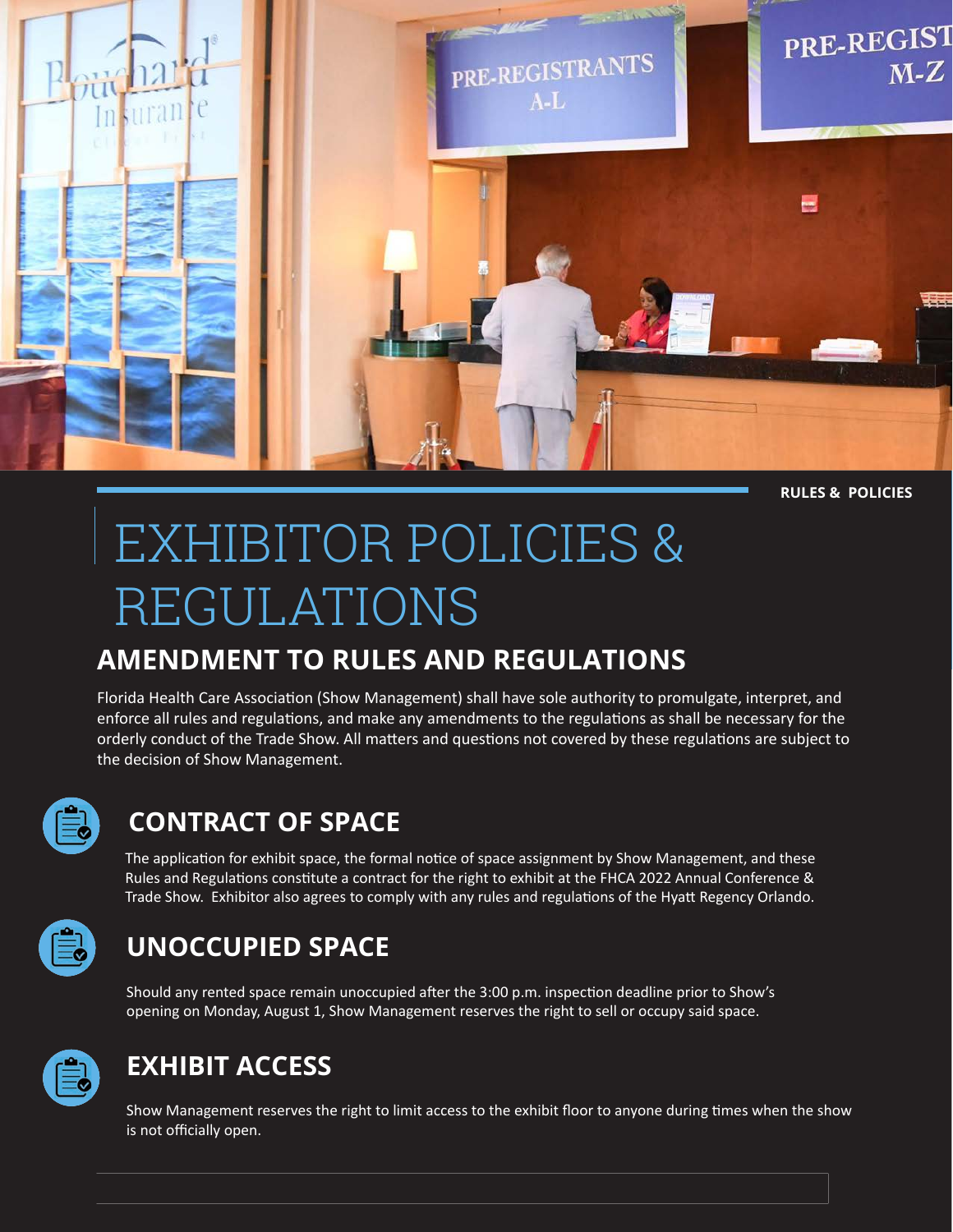#### **PAYMENT, REFUND & CANCELLATION POLICIES**

The total amount for exhibit space is due upon the reserving of space and signing of the contract. If an exhibitor finds it impossible to attend, and a letter (email is acceptable) is sent to the Show Management main contact (Jenny Early at jearly@fhca.org) to that effect by 5 p.m. June 3, 2022, the exhibitor will be charged an administrative fee of \$200 per booth and the balance of the booth price will be refunded. No refunds for any portion of the booth fee will be made after June 3; exhibitors who purchase booths after June 3 are not entitled to any refund. *\*Please note, membership dues are nonrefundable.* 

All sponsorship fees can be refunded until April 29, 2022, without penalty unless any expenses have been incurred up to the effective date of the postponement or cancellation. The expenses will then be withheld from the refund including, without limitation, any marketing collateral that has been purchased as part of the sponsorship agreement. After April 29, 2022, all sponsorships are nonrefundable.

In the event that a situation should arise where Show Management does postpone or cancel the Conference for any reason, the following cancellation policy will take effect:

• If the Conference is moved from the original date to a new date within the same calendar year and the exhibitor cannot attend the new dates; a full refund (not including dues) will be granted or the exhibitor will have the opportunity to apply their funds to the following year's show dates.

• If the Conference is cancelled completely and will not take place within the same calendar year, a full refund (not including dues) will be granted or the exhibitor will have the opportunity to apply their funds to the following year's show dates.



#### **DIRECT SALES**

Due to security and sales tax implications, no firm or organization sponsoring the FHCA Annual Conference or serving as an exhibitor is permitted to engage in direct sales (cash, check, or credit card) activity within the exhibit area or contracted conference space. Payment information for future orders is not permitted to be collected as well within the exhibit area or contracted conference space. Any exhibitor found violating this policy will be escorted off the Trade Show floor immediately.



### **FOOD SERVICE**

In an effort to provide the safest environment, samples of food, beverage, or any product may not be distributed by any exhibitor without prior written approval of Show Management. This includes large bowls of candy. The exhibitor must notify Show Management of any dispensing of food and beverage (3 oz. or less) from their booth thirty (30) days prior to arrival. The hotel ultimately has the final say when samples are concerned. Anything over 3 oz. is not permitted or is subject to hotel corkage and service fees and applicable taxes. All alcohol must be provided by the hotel in ordinance of the Orange County liquor laws and hotel policy. Bartenders and cashiers will be scheduled accordingly, and charges will be applied based on the need. Please contact show management to be put in contact with a hotel sales representative to arrange for alcohol service from your booth.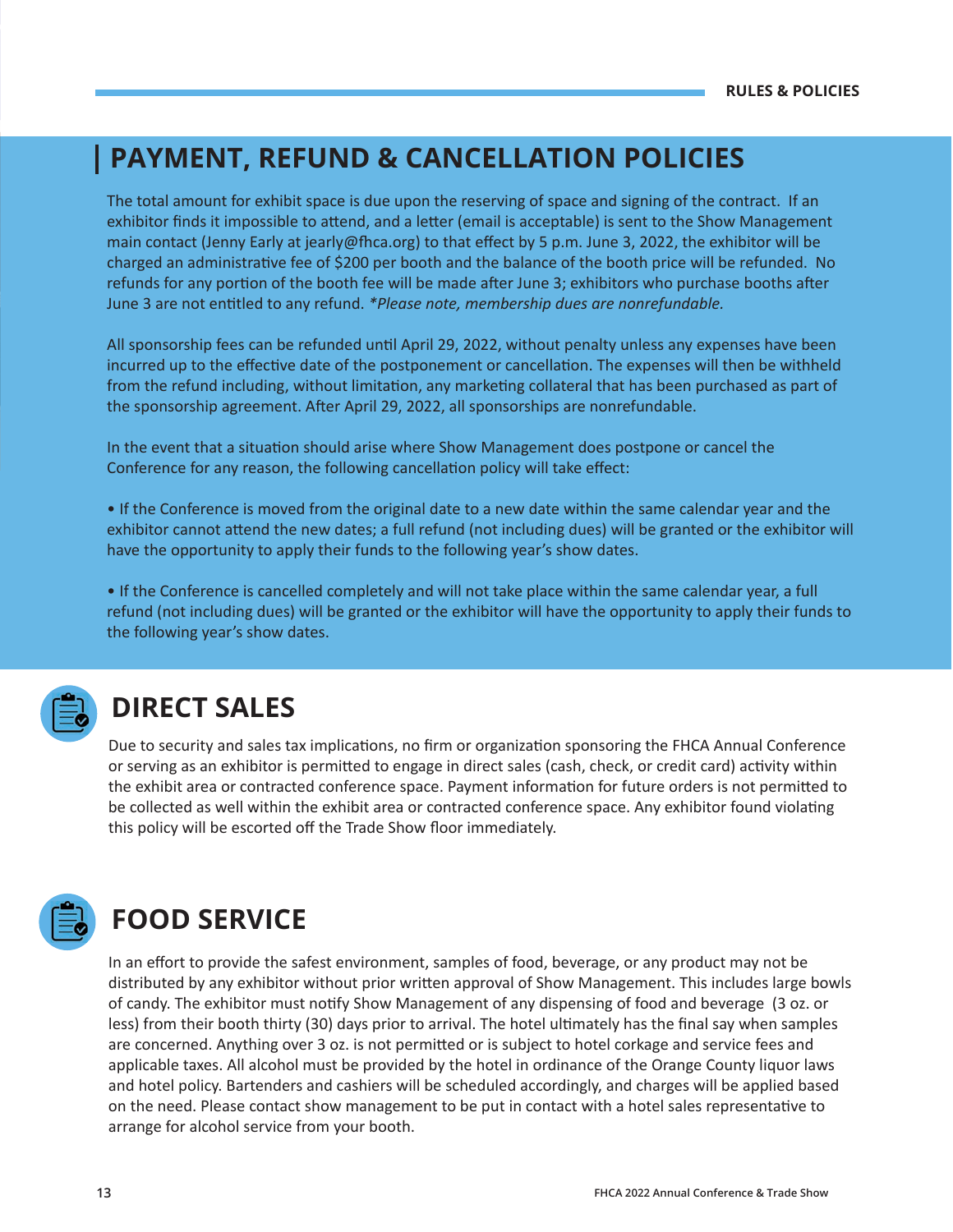

#### **NAME BADGES**

Exhibiting companies must request and obtain name badges for distribution only to the exhibiting company's employees who will staff their booth during show hours. Name badges will include the name of the employee along with the name of the Company. Information will be sent out several weeks prior to the show on making these requests online. Each booth will receive up to 8 name badges. An online order form will be available at a later date.

*Please note, only current employees of the exhibiting company may acquire a badge! All employees of an exhibiting company must be prepared during show hours to show proof of employment with a business card. The failure of an employee to demonstrate proof of employment with a business card will result in confiscation of the unauthorized name badge and immediate escorting of the nonemployee individual off of the trade show floor. In addition, should it be discovered that a nonemployee of an exhibiting company is wearing a name badge or that the exhibiting company obtained a name badge for a nonemployee or participated in a scheme to obtain a name badge for a nonemployee, the exhibiting company will be prohibited from exhibiting at the following year's FHCA Annual Conference Trade Show.* 







## **T.E.N.S. UNITS**

All Exhibitors must follow the guidelines established by the Agency for Health Care Administration (AHCA) as stated below:

Anyone selling T.E.N.S. units to consumers are required to have a Home Medical Equipment License (HME) by AHCA.

Florida Statute 400.93 Licensure required; exemptions; unlawful acts; penalties.—

(1) Any person or entity that holds itself out to the public as providing home medical equipment and services or accepts physician orders for home medical equipment and services is subject to licensure under this part.

(2) Any person or entity that holds itself out to the public as providing home medical equipment that typically requires home medical services is subject to licensure under this part.



## **SECURITY**

Show Management will provide basic security services from 6 p.m. on Sunday, July 31 to 6:30 p.m. on Tuesday, August 2. The exhibitor agrees to hold Show Management and the Hyatt Regency Orlando harmless and to indemnify Show Management and the Hyatt Regency Orlando against claims or liability arising out of the actions, fault, or negligence of the exhibitor, its agents, or employees, prior to, during, and after the Trade Show. Show Management and the Hyatt Regency Orlando shall not be responsible for any loss, damage, or injury that may occur to the exhibitor or the exhibitor's agents, patrons, guests, employees, or property from any cause whatsoever (unless occasioned by the sole willful or gross negligence of Show Management or the Hyatt Regency Orlando prior to, during, or subsequent to the Trade Show). The exhibitor hereby releases Show Management and the Hyatt Regency Orlando from, and agrees to indemnify them against, any and all claims for such loss, damage, or injury.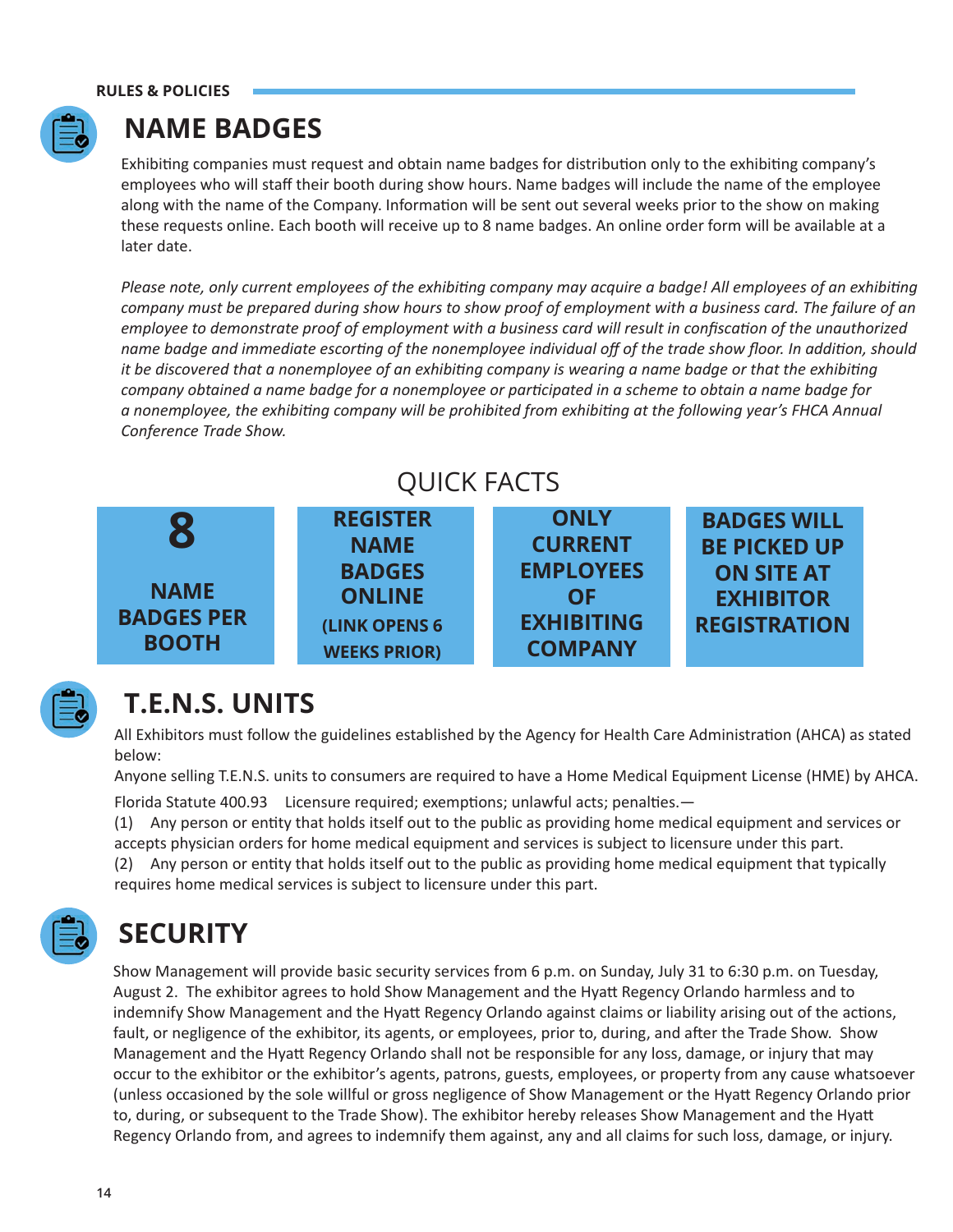

### **DAMAGE TO PROPERTY**

The exhibitor, its agents, guests, or patrons shall not injure, mar, nor in any manner deface the Hyatt Regency Orlando premises or equipment therein, and shall not cause or permit anything to be done whereby the Hyatt Regency Orlando or its equipment shall be in any manner injured, marred, unduly soiled, defaced, lost, stolen, or otherwise removed from the building, and will not drive, or permit to be driven, nails, hooks, tacks, or screws into any part of the Hyatt Regency Orlando, and will not make nor allow to be made, any alterations of any kind therein. Should any of the Hyatt Regency Orlando equipment used by the exhibitor in the conduct or operation of the exposition be damaged, lost, or stolen, the exhibitor will promptly pay for the equipment by cash or certified check.



#### **ATTORNEY'S FEES & COSTS**

Should any litigation arise out of this contract, both parties agree to binding arbitration; the exhibitor shall pay all costs and reasonable attorney's fees incurred by Show Management, and/or the sponsoring organization, and/or the co-sponsoring associations as the prevailing parties.



#### **ELIGIBLE EXHIBITS & RESTRICTIONS**

Show Management reserves the right to accept or reject without reason any Exhibit Contract received. Show Management also reserves the right of exhibit space reassignment and reserves the right to cancel this contract, whenever it discovers that exhibitor's product is not as described in this contract or is incompatible with the purposes of the Trade Show. Contract for space may also be cancelled if Show Management deems the exhibitor's demeanor inappropriate or disruptive.



### **FIRE SAFETY & HEALTH**

The exhibitor agrees to accept full responsibility for compliance with city, county, state, and federal Fire Safety and Health Ordinances regarding the installation and operation of equipment. All exhibit materials and equipment must be reasonably located within the booth and protected by safety guards and devices where necessary to prevent personal accidents to spectators. The exhibitor hereby represents and warrants to Show Management that the exhibitor has taken all steps reasonably necessary in its judgment to ensure the sound engineering and structural integrity of its exhibit design and the proper construction and safety of the exhibit itself, as erected.



### **PUBLIC POLICY**

All exhibitors are participating at the exclusive discretion of Show Management and must abide by all local codes, rules, regulations, and ordinances, including fire regulations, and must abide by the directions and instructions presented by official Show Management and the Hyatt Regency Orlando. The exhibitor understands that any violations of these policies may result in the immediate closing and removal of the exhibitor's booth.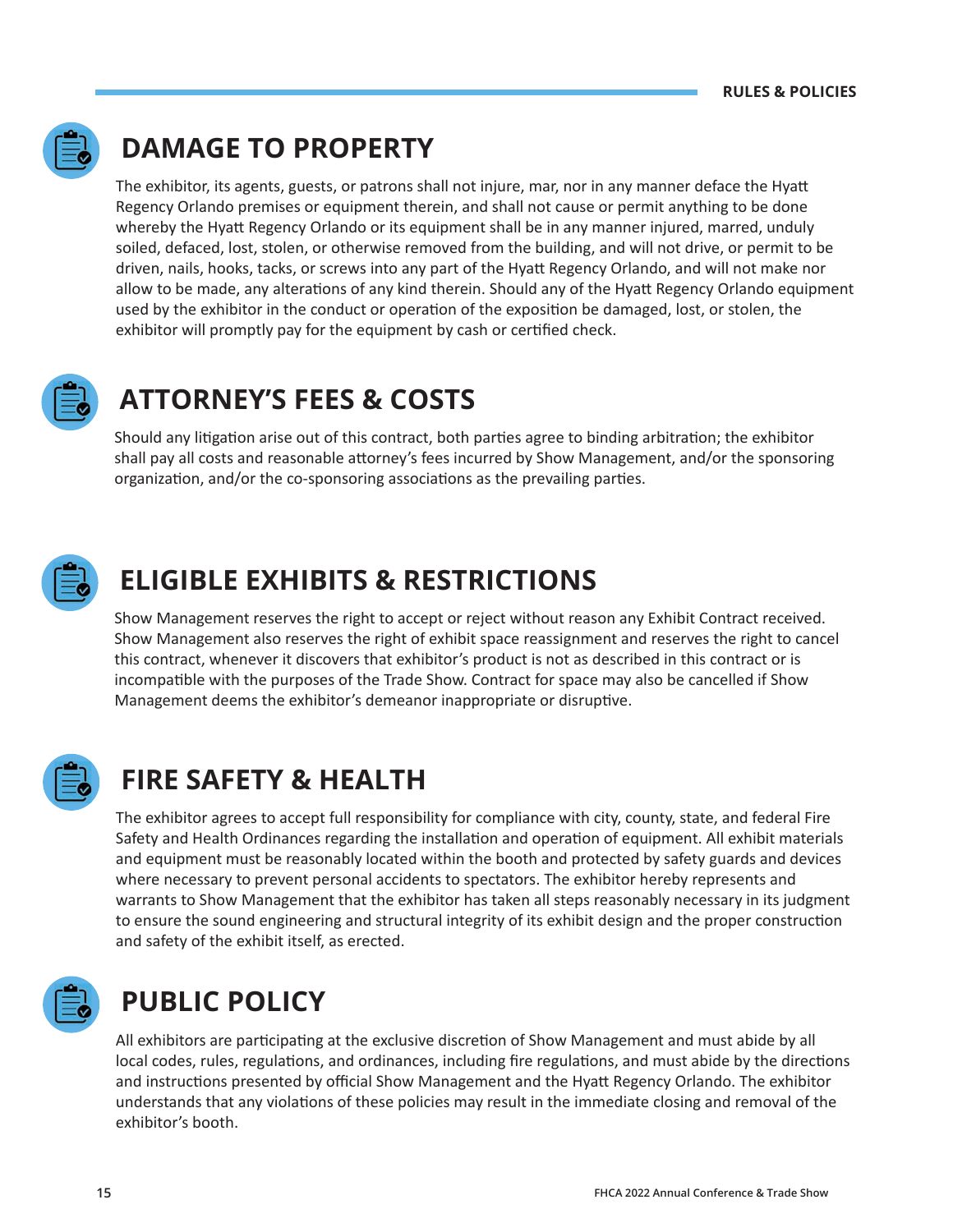# ADDITIONAL INFORMATION

### **PRE- AND POST- CONFERENCE ATTENDEE LISTS**

Each confirmed exhibitor will be emailed a list of all conference attendees in an Excel format, approximately six weeks in advance of the Trade Show and three weeks after. Please note, attendee email addresses are not permitted to be released in an exportable format per Florida Health Care Association's policy. A locked .pdf will be provided as well, which will contain email addresses. Show management is prohibited from sending an unlocked version to the exhibitors.



## **LEAD RETRIEVAL**

Two forms of Lead Retrieval will be available. The first option will be through the FHCA Conference Mobile App. Exhibitors will be able to scan attendee barcodes to capture data in real time. The data will then be immediately available to all of the registered exhibitors from the same company within the app. Exhibitors purchasing App Lead Retrieval will also be able to use the App for notetaking and messaging. Traditional lead retrieval through MTS Tracking is available as well. MTS Tracking will provide a scanner to the exhibitor onsite and the scan reports will be emailed to the main contact. Visit the Conference Website for more information and registration links.



## **MOBILE APP**

Annual Conference attendees can use the FHCA Conference App to build a custom agenda of CE Sessions and social/networking events. All Annual Conference CE/Mega Session handouts can be viewed via their corresponding session within the App. A list of Exhibitors, Sponsors and Speakers, an interactive Trade Show floor plan and an Annual Conference News Feed are also available to help the attendee make the most of their Conference experience. Stay tuned for more information about the App.